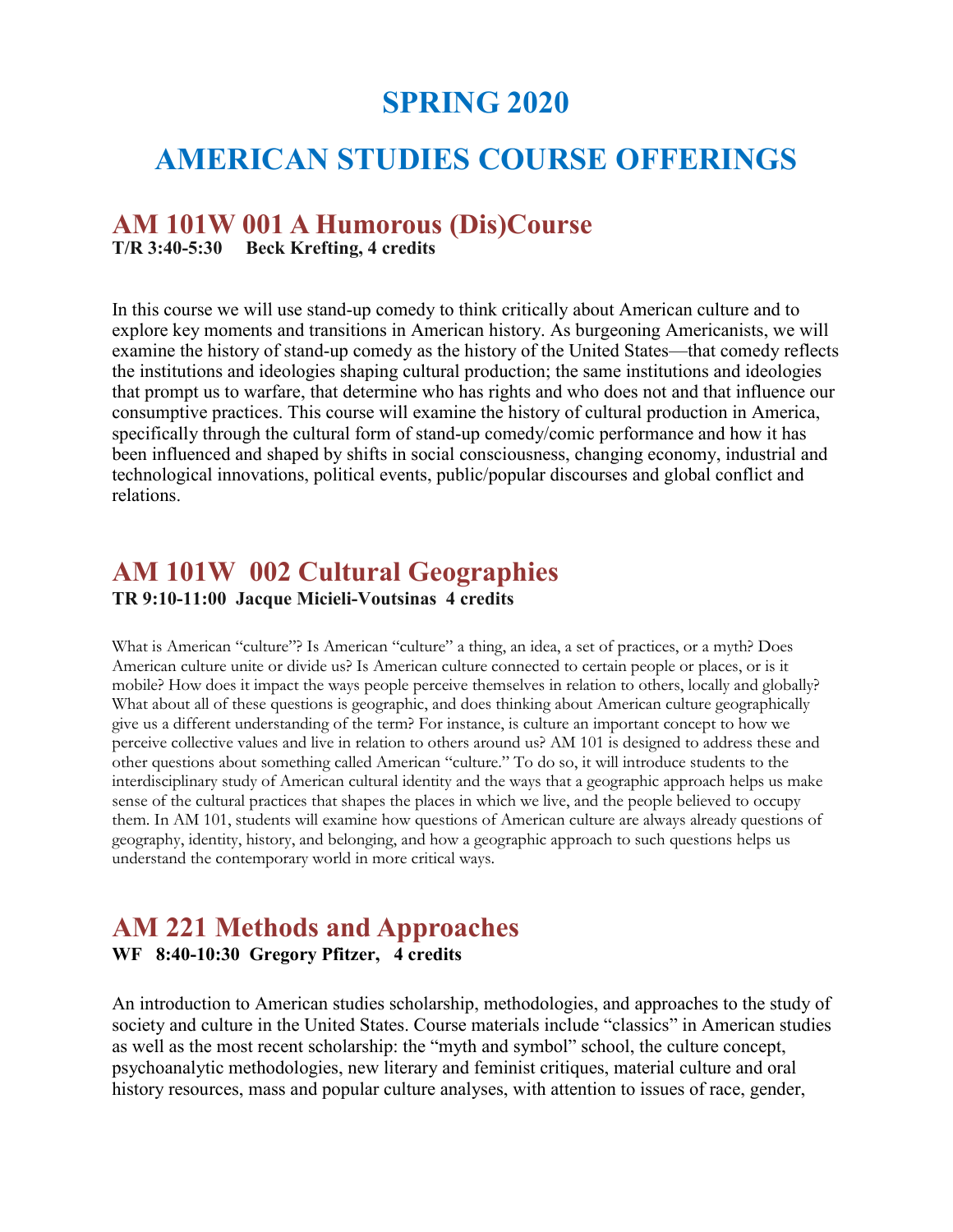class, and ethnicity throughout. The intent of the course is to offer students a variety of opportunities to sharpen their analytical, research, and writing skills from interdisciplinary and historiographic perspectives.

## **AM 261C 001 Gaming, American Society and Culture**

#### **T/R 2:10-3:30 Aaron Pedinotti, 3 credits**

This course explores the multivalent significance of gaming to American society, and examines the many ways in which diverse forms of gamic praxis have been represented in American culture. Taking an interdisciplinary approach to these topics, it presents gaming as a set of sociocultural practices with profound resonance and effects in American life. Culturally oriented units of the course focus on representations of gaming in films, television shows, literary novels, genre fiction, and in games themselves. Other units focus on the intertwinement of gaming with broader social, political, and economic issues. These include questions of ethnic, racial, and gender diversity in games; the emergence of game industries as economic rivals to Hollywood; the relationship of these industries and their practices to America's place in the global economy; the historical roles of game theory in US military planning and diplomacy; the increasing influence of online game communities and fan cultures in mainstream US society; debates and moral panics over violence in games; and the potential role of games as educational and persuasive technologies. Game genres studied in the course include console and arcade-style videogames, war and strategy games, tabletop and massive multiplayer online RPGS, collectible card games, and games accessed through augmented and virtual reality platforms. Readings include fiction, theoretical texts, game studies literature, and cultural and ethnographic writings on American gaming. Evaluation is based on reading responses, participation, and papers. Some experiential engagement with gaming is also a part of the curriculum.

# **AM 261D 001 Critical Museum Studies**

#### **WF 12:20-2:10, Jacque Micieli-Voutsinas 4 credits**

What do material objects and cultural relics tell us about individual and collective experiences, past and present? How do people and cultures assemble, preserve, and display objects of cultural significance to form narratives of cultural identity and history, and who or what determines what is "culturally significant"? To answer these and other questions, this course will provide students with an understanding of the material and discursive practices of museums, memorials, and archives in constructing narratives of cultural history and identity. Focusing on the curatorial processes of material objects and the discourses they shape, produce, and manage about American identity, history, and culture, this course blends hands-on and theoretical approaches and provides students with knowledge of Critical Museum Studies in 20th and 21st century America.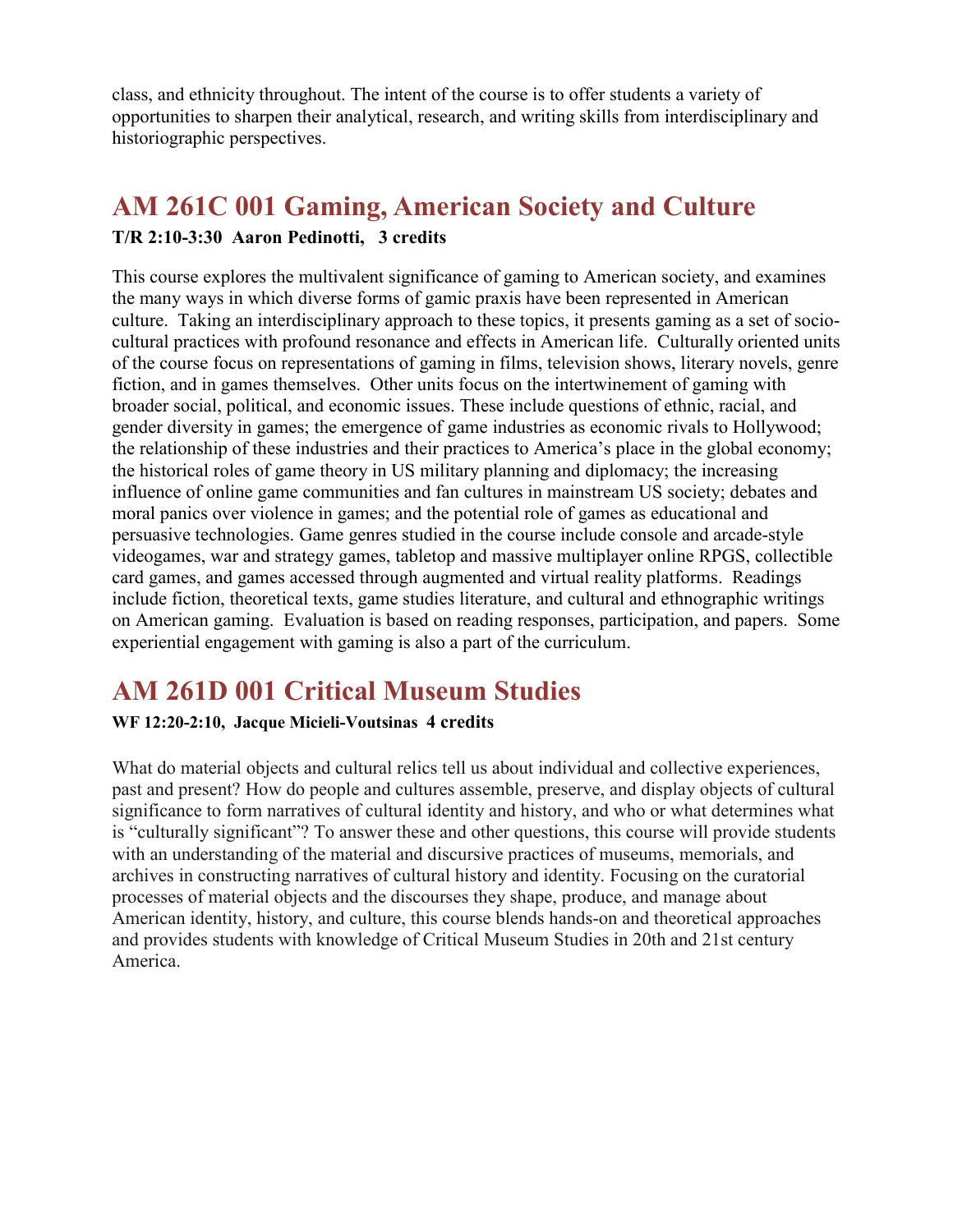## **AM 351C 001 Sexuality and Space**

**T 6:00-9:00, Jacque Micieli-Voutsinas, 3 credits**

How has the city come to signify much of LGBT life in the  $20^{th}$  and  $21^{st}$  centuries? How are prevailing attitudes about sexuality (heterosexual and homosexual) expressed and codified within urban spaces and places? While interdisciplinary studies of sexuality have recently shifted to incorporate rural landscapes and other non-urban environments, much of the urban landscape has yet to be accounted for, particularly with regard to difference. In order to account for such difference, we must critically engage the urban environment and the ways it continues to normalize certain spaces and sexual identities—including gay and lesbian—within the city's landscape.

### **AM 351C 002 American Science Fiction W 6:00-9:00 Aaron Pedinotti, credits 3**

This course takes a multi-medial, socio-historically focused, and intersectional approach to the study of American science fiction. Tracing the genre's history from its nineteenth century origins to today, the course surveys novels, short stories, television shows, and films from numerous sub-genres of American SF. While doing so, it explores the diverse ways that such texts have refracted major issues in American society and culture and examines science fictional representations of diverse social identities. Writers studied in the course include Edgar Allen Poe, Edward Paige Mitchell, Isaac Asimov, Robert Heinlein, Joanna Russ, Octavia Butler, Kim Stanley Robinson, Margaret Atwood, William Gibson, Paulo Baciagalupi and N.K. Jemison. Television screenings will sample classic episodes of major American sci-fi programs such as *The Twilight Zone, Star Trek* (in multiple generations), the previous decade's reboot of *Battlestar Galactica*, and contemporary series such as *Undone, Maniac*, and *The Expanse*. Cinematic screenings will include classic and contemporary science fiction films such as *2001: A Space Odyssey*, *Blade Runner*, *Ex Machina,* and *Upstream Color.* For students who are interested in interactive digital narratives, assignments will offer options for independent research into science fiction videogames and VR stories. Subgenres of science fiction to be studied include space opera, cyberpunk, steampunk, military SF, cli-fi, Afrofuturism, and dystopian and utopian fiction. Throughout the course, several socio-political, historical, technological, and ecological themes will be addressed. These include representations of race, gender, sexual identity, and social class in science fictional texts; refractions of twentieth and twenty-first anxieties about the impact of such technologies as nuclear weapons, genetic engineering and artificial intelligence; future-oriented speculations about the fate of American representative democracy in the face of new social and technological developments; pessimistic and optimistic takes on the looming possibility of ecological collapse; and the perceived promises and dangers posed by posthumanism, transhumanism, the singularity, collective intelligence and hive minds. As each of these themes and topics are explored, students will be encouraged to conceive of science fiction as a genre that concerns the present as much as the future, and to approach the many worlds that we will visit with equal degrees of critical consciousness, caution, and wonder.